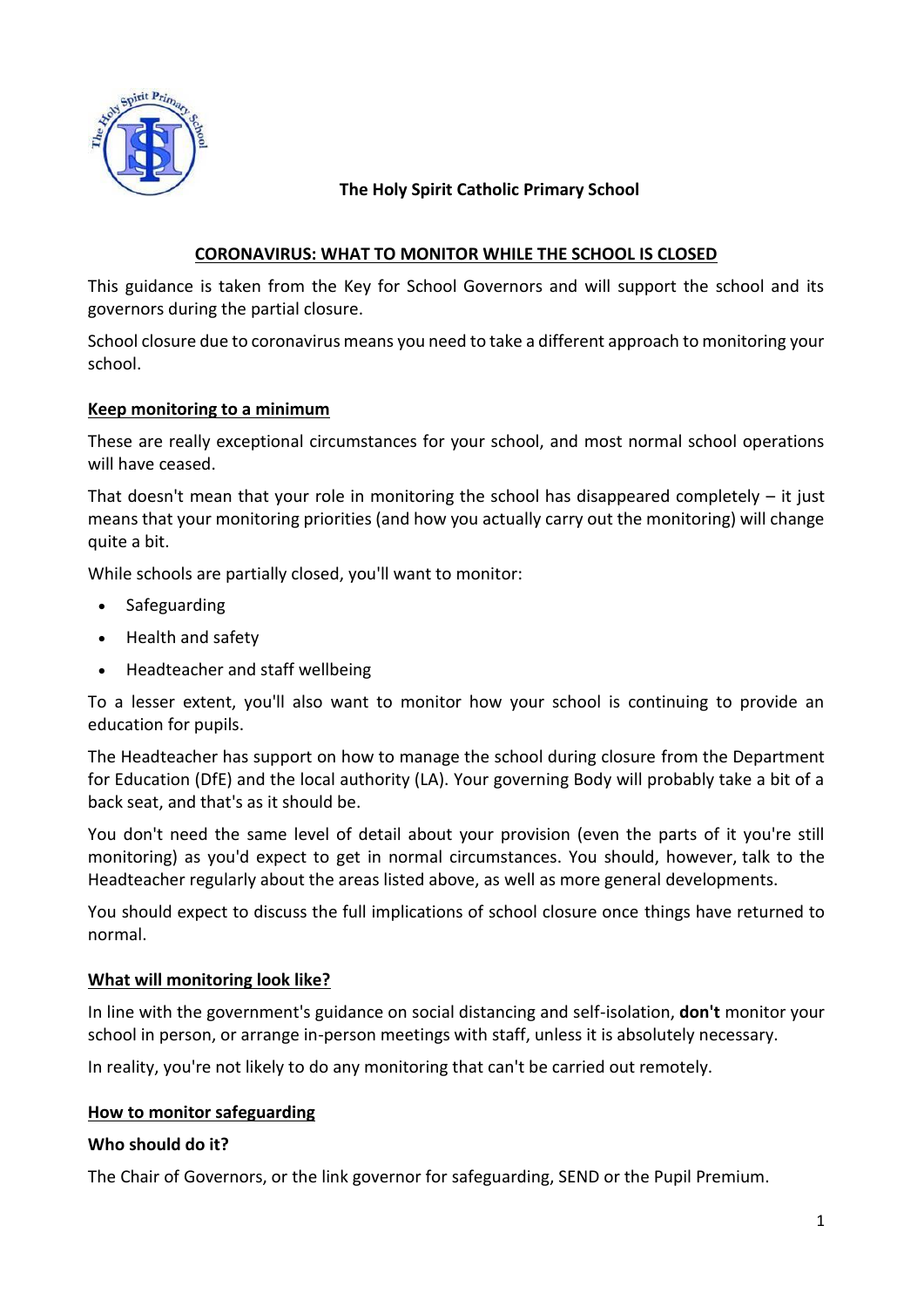### **How to do it**

Arrange a call with the Headteacher, Designated Safeguarding Lead (DSL) or special educational needs co-ordinator (SENDCo).

### **Talk about**:

- How the school is making sure vulnerable pupils are kept safe (including those who are at home, rather than in school), and whether these plans are working well
- How the school is working with the LA to safeguard vulnerable pupils
- How the school is checking in on all pupils who are staying at home
- How pupils, especially vulnerable pupils, who are still coming in to school are coping
- Whether staff have concerns about any pupils who aren't technically categorised as 'vulnerable' by the DfE, and what the school is doing for these pupils
- How the school is supporting pupils who are eligible for Free School Meals, and whether pupils are accessing this provision
- If your school is delivering remote lessons, what safeguarding arrangements are in place to keep pupils safe
- Any plans the LA may have to create 'hub' schools, and what impact that might have on safeguarding arrangements
- Any support that staff need from the governing body

### **Key things to consider**

[Vulnerable children](https://www.gov.uk/government/publications/coronavirus-covid-19-maintaining-educational-provision/guidance-for-schools-colleges-and-local-authorities-on-maintaining-educational-provision) means children who are supported by social care and those with safeguarding and welfare needs, including:

- Pupils with child in need plans
- Pupils on child protection plans
- Looked after children
- Young carers
- Disabled children
- Pupils with education, health and care (EHC) plans

The Headteacher and/or DSL will work closely with social workers and parents/carers to decide on arrangements for specific pupils.

Hub Schools

#### **How to monitor health and safety**

#### **Who should do it?**

The chair, or your [health and safety link governor](https://schoolgovernors.thekeysupport.com/the-governing-body/roles-on-the-governing-body/link-governors/link-governor-for-health-and-safety/?marker=content-body) (if you have one).

#### **How to do it**

Arrange a call with the Headteacher

#### **Talk about:**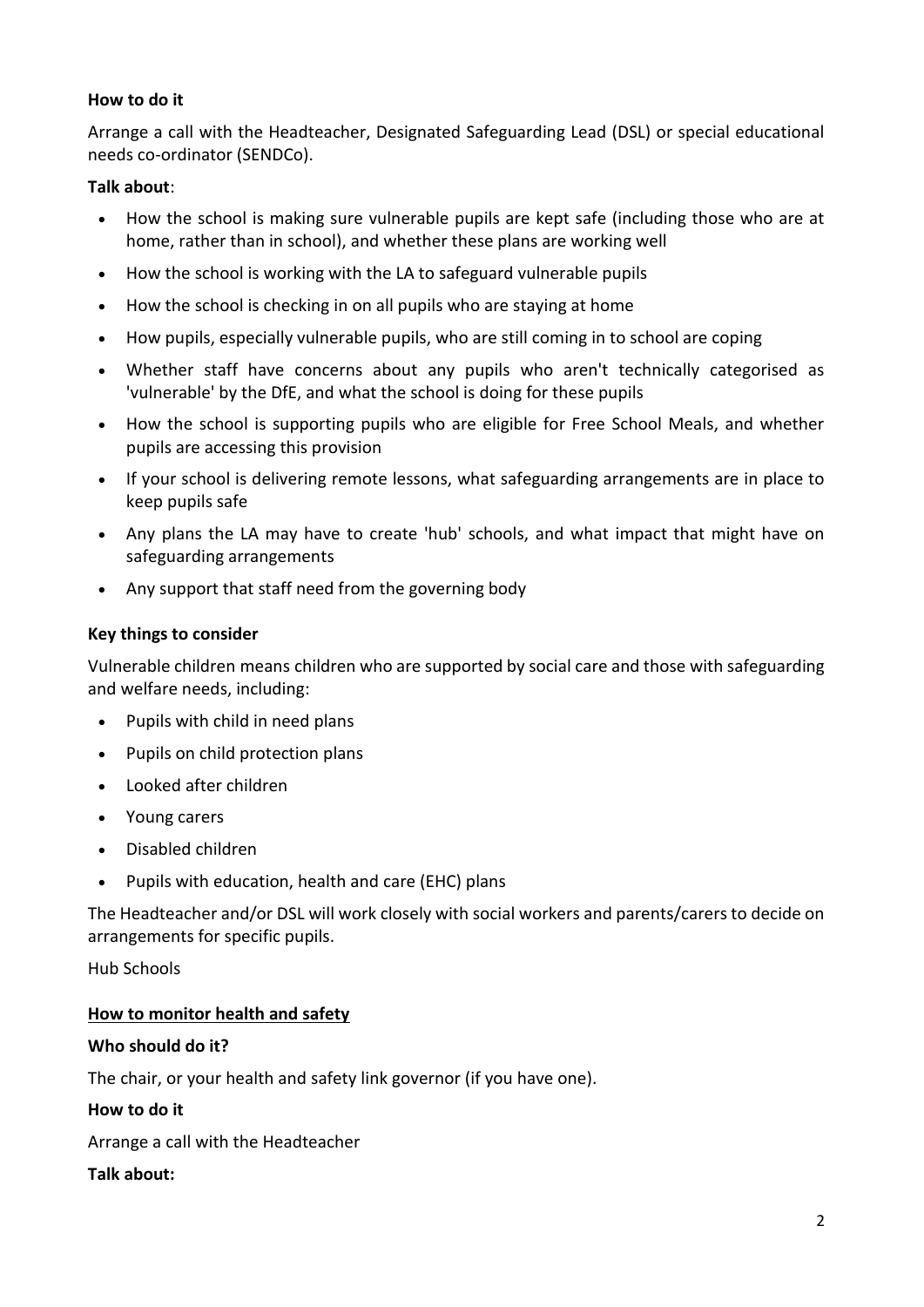- The arrangements the school has in place to maintain social distancing for staff and pupils on site
- Wider health and safety arrangements (such as having a first aider on site, an increased cleaning rota or locking down certain parts of the school building)
- The continued safety of the school building, including any previously raised premises issues
- Any support that staff need from you

## **How to monitor Headteacher and staff wellbeing**

### **Who should do it?**

The Chair of Governors.

### **How to do it**

Talk to the Headteacher about:

- Any support they, or their staff, need
- How staff are adapting to working remotely, or working on skeleton staff
- Whether all staff have the resources they need to work from home
- Any illness among staff

#### **Key things to consider**

In these exceptional circumstances, your Headteacher will be on the receiving end of a lot of information and demands (from the LA, the DfE, unions and anxious parents – to name a few!). The most important thing is to be their ally.

Staff who are working remotely, especially if they have their own children at home, are probably going to take some time to adjust. It's important that the school doesn't overburden remote staff with a heavy workload in an effort to compensate for not being in school.

#### **How to monitor continuing education**

#### **Who should do it?**

The Chair or Vice Chair of Governors. Even if you have link governors who are responsible for certain areas of the curriculum, it's important for the governing Body to limit the number of governors the Headteacher needs to keep in touch with.

#### **How to do it**

Talk to your Headteacher about:

- The school's approach to remote learning, for instance:
	- $\circ$  Is the school sending resource packs home? Are teachers recording video lessons?
	- o How much work do they expect pupils to do?
- Any guidance or support the school has given to parents about supporting their child's learning at home
- The balance of learning activities for pupils who are still coming in to school